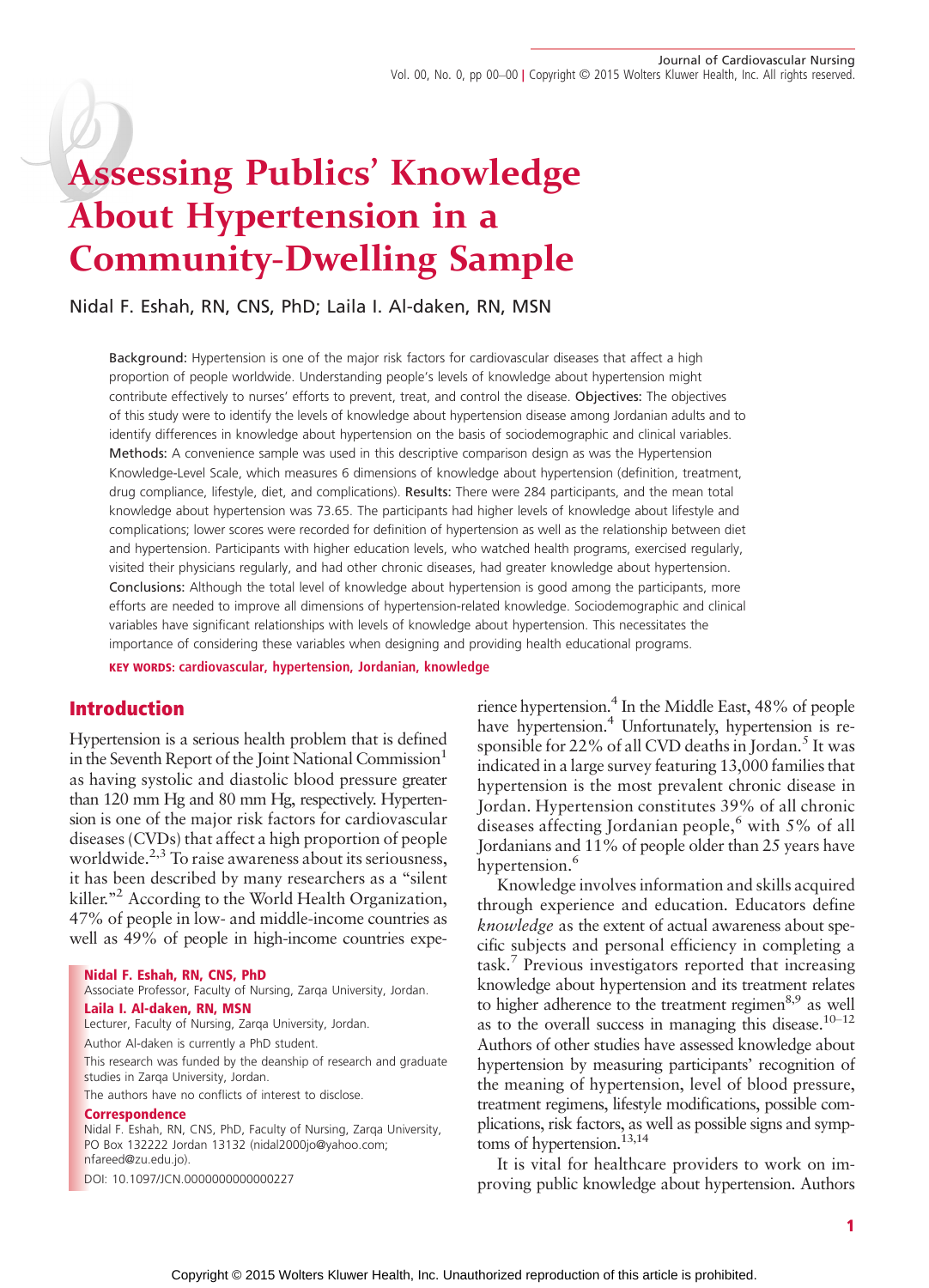of previous studies revealed contradictory findings regarding people's levels of knowledge about hyperten- $\sinh^{-15-18}$  A lack of knowledge about hypertension in each of the following dimensions has been reported: treatment regimen, importance of compliance, risk factors, and possible complications.<sup>18</sup> For instance, it was revealed in a community-based survey conducted in the rural Karen community that almost half of the participants had never heard of hypertension and that the majority did not fully understand what hypertension meant or know of risk factors for hypertension, despite approximately one-third of participants being hypertensive.<sup>18</sup> Most were unaware that they were hypertensive.<sup>18</sup>

The relationship between sociodemographic variables and the level of knowledge about hypertension has been<br>highlighted in previous studies.<sup>13,16,19–21</sup> People with low levels of education and those older than 60 years commonly have lower levels of knowledge about hypertension.<sup>13,16</sup> Higher levels of knowledge were reported among men as well as people with higher levels of education.<sup>20,21</sup> Those having cardiovascular risk factors (eg, diabetes, obesity, and smoking) had greater knowledge about hypertension.<sup>18,20-23</sup> Moreover, hypertensive patients had greater knowledge about risk factors, signs and symptoms, as well as complications of hypertension than nonhypertensive participants.<sup>14</sup>

Understanding the level of Jordanian people's knowledge about hypertension might contribute effectively to healthcare providers' efforts to prevent, treat, and control the condition. However, only a limited number of Jordanian studies identifying knowledge about hypertension among Jordanian adults could be found. Therefore, the authors of the current study aimed to identify the level of knowledge about hypertension among Jordanian adults. The following research questions were addressed in the study:

- 1. What is the level of knowledge about hypertension among Jordanian adults?
- **2.** Are there differences in knowledge about hypertension between hypertensive and nonhypertensive Jordanian adults?
- 3. Are there differences in knowledge about hypertension based on sociodemographic and clinical variables?

# Methods

#### Design and Sample

A cross-sectional descriptive comparison design was used, and Jordanian adults constituted the target population. The required sample size was estimated through the Cohen tables by setting a medium-effect size of 0.40 and  $\alpha$  of 0.05 (power = 0.80). Therefore, 196 participants were needed to achieve the necessary power.<sup>24</sup>

Participants were recruited through convenience sampling and were included in the study if they satisfied the following inclusion criteria: a Jordanian, aged older than 18 years, no official background in any of the medical sciences, and mentally healthy.

## Data Collection and Procedures

From July to December 2013, the authors collected data from 2 settings located in Zarqa City, Jordan. The first setting was a healthcare center belonging to the United Nations Relief and Work Agency (UNRWA), and the second setting involved several homes (home visits) located in the area around the healthcare center.

Healthcare is provided to Jordanian people through governmental, military, private, and UNRWA agencies. Among these agencies, UNRWA has healthcare centers that provide primary healthcare and follow-up to Jordanians of Palestinian origin. These healthcare centers are equivalent to governmental healthcare centers and provide the same level of care as well. In fact, people residing around the UNRWA healthcare center are receiving healthcare services from this centre if they need it. Moreover, Jordanian people receiving healthcare services from UNRWA clinics have the right to seek medical help from any governmental healthcare services also.

The participants were interviewed by the researchers regarding sociodemographic data and to complete the study questionnaire. These interviews took place either at the UNRWA clinic or through home visits. The participants had the choice of reading and completing the questionnaire by themselves, or the interviewer would assist them by reading the questionnaire aloud and recording their responses.

#### Ethical Considerations

Appropriate ethical approvals were sought from Zarqa University and UNRWA. The proposal was presented to the official committees at both institutions. All ethical principles were ensured. All individuals who met the inclusion criteria were invited to participate in the study. Benefits and risks of participation as well as information about the study and its purposes were discussed with all possible participants. All participants were informed that data would be kept and managed carefully and that their anonymity would be preserved. Verbal agreement from the participants was considered consent to participate in the study.

#### **Measurements**

To assess the participants' knowledge about hypertension, the researchers used the Hypertension Knowledge-Level Scale (HK-LS), which reflects 6 dimensions of knowledge about hypertension (ie, definition, treatment, drug compliance, lifestyle, diet, and complications). This scale was chosen because it was used extensively in previous studies to assess knowledge about hypertension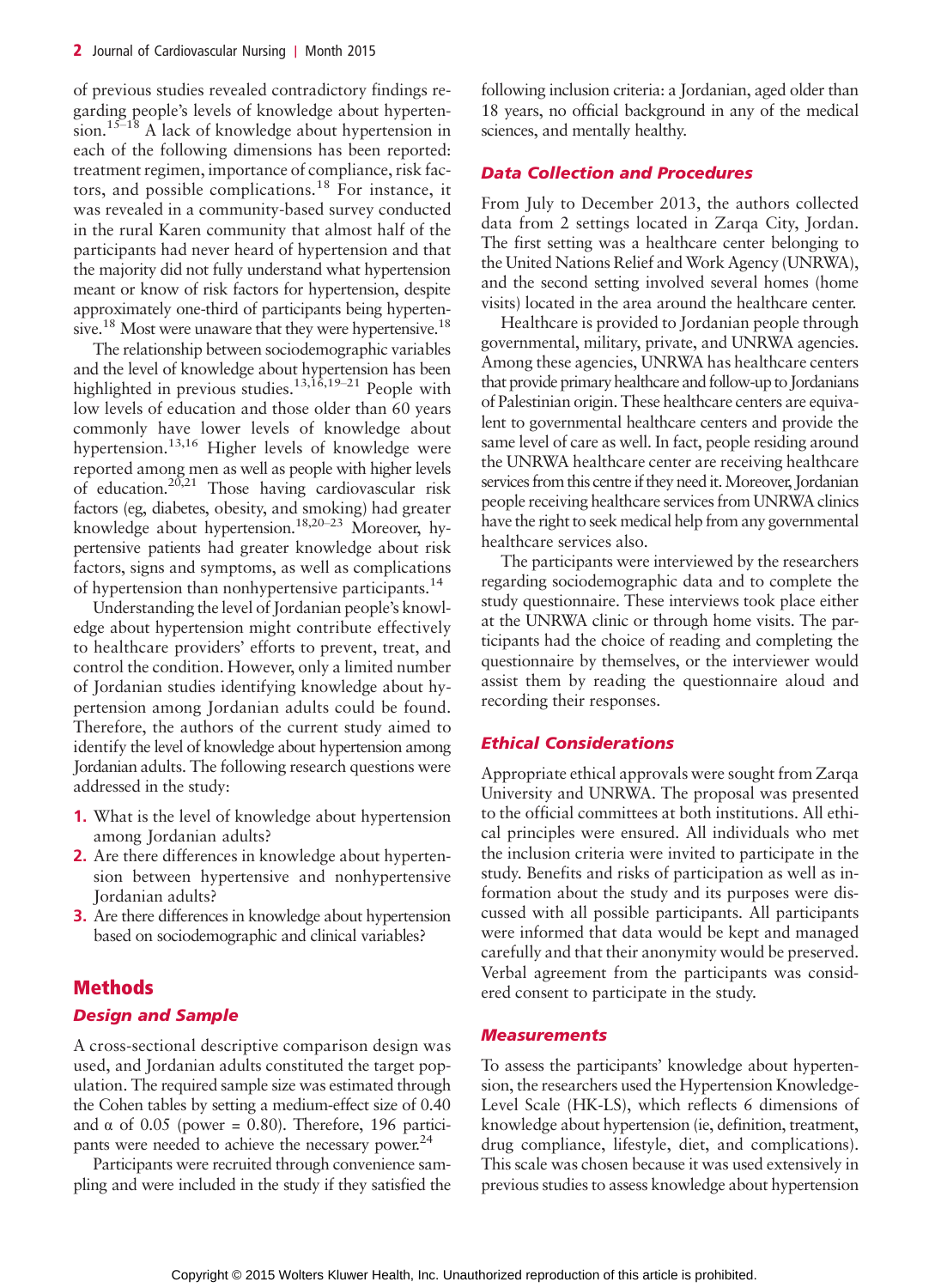and because it was originally developed by Erkoc et  $al^{25}$ to assess the knowledge about hypertension in a Turkish community. Evidence from the study of Erkoc et  $al^{25}$ supports the instrument's validity and reliability. A high level of face, content, and construct validity was found, and both internal consistency and stability were assessed through Cronbach  $\alpha$  and test-retest, respectively.<sup>25</sup>

The original HK-LS consists of 22 statements, each requesting participants to respond with "correct," "incorrect,'' or ''don't know.'' Each true response was coded as 1 point, and the false responses were coded as zero (maximum score, 22); and scores were presented in the current study in grade point average out of 100, the higher the score, the higher the knowledge about hypertension.<sup>25</sup>

The English version was translated into Arabic by 2 independent nurses who were fluent in both English and Arabic. Both translators discussed the 2 Arabic versions and provided the researchers with 1 unified Arabic version. The Arabic version was then translated back to English by other translators, and the subsequent version was compared with the original English scale. In the final step, the researchers met with all translators and established the final Arabic version. After ensuring that the final Arabic version reflected the same dimensions presented in the original scale, this version was assessed through a pilot study. Ten adult Jordanians completed the Arabic HK-LS, and the researchers used the knowledge that emerged from the pilot testing to assess the Arabic version's suitability and feasibility for future application to the Jordanian community. It was suggested in the pilot test findings the suitability of all statements listed in the final Arabic version, and only simple rewording of some statements was undertaken to clarify some statements suggested by the participants.

## Data Analysis

The Statistical Package for Social Sciences version 19 was used to analyze the data. Descriptive statistical tests were used to describe the sample and major study variables as well as to answer the first research question. Independent t tests were used to test differences in knowledge on the basis of sociodemographic categories and on hypertensive status to answer the second and third research questions. Assumptions of all statistical tests were assessed and ensured, and  $\alpha$  was  $\leq 0.05$ .

## Results

There were 284 participants, with a mean age of 48.7  $(18-80)$  years; 44% were in the age group of 46 to 60 years. Most participants were women, married, noneducated, nonworking, nonsmokers, did not exercise regularly, and had a low monthly income (Table 1). Through their clinical history, it was revealed that most participants were already hypertensive, regularly visiting their

| <b>Participants' Sociodemographical</b><br>Data (n = 284) |               |
|-----------------------------------------------------------|---------------|
| <b>Variables</b>                                          | % (Frequency) |
| Gender                                                    |               |
| Male                                                      | 33.8 (96)     |
| Female                                                    | 66.2 (188)    |
| Marital status                                            |               |
| Married                                                   | 88.0 (250)    |
| Other status                                              | 12.0(34)      |
| Age groups, year                                          |               |
| <25                                                       | 06.3(18)      |
| $26 - 45$                                                 | 31.0 (88)     |
| $46 - 60$                                                 | 43.7 (124)    |
| >61                                                       | 19.0 (54)     |
| Educational level                                         |               |
| Illiterate                                                | 19.0 (54)     |
| Below secondary                                           | 41.2 (117)    |
| Above secondary                                           | 24.6 (70)     |
| Higher education                                          | 15.1 (43)     |
| Current job                                               |               |
| Working                                                   | 25.7(73)      |
| Not working                                               | 74.3 (211)    |
| Watching health educational programs                      |               |
| on television                                             |               |
| Yes                                                       | 54.2 (154)    |
| No                                                        | 45.8 (130)    |
| Monthly income                                            |               |
| Less than \$700                                           | 81.0 (230)    |
| More than \$700                                           | 19.0 (54)     |

physicians, had a positive family history of hypertension, were free from other chronic diseases, and were medically insured (Table 2).

#### Level of Knowledge About Hypertension

The mean (SD) total knowledge about hypertension was 73.65 (16.00). It was reflected in the results higher levels of knowledge about lifestyle ( $\mu$  = 84.22; SD, 18.77) and complications of hypertension ( $\mu = 82.46$ ; SD, 25.62). The participants were not knowledgeable about the *defi*nition of hypertension ( $\mu = 58.09$ ; SD, 41.24) or the relationship between diet and hypertension ( $\mu = 52.11$ ; SD, 40.26) (Table 3).

#### Knowledge Differences: Hypertensive Versus Nonhypertensive

The mean *total knowledge* about hypertension among the hypertensive participants ( $\mu$  = 76.17; SD, 14.06) was significantly higher ( $t = 3.61$ ,  $P = .001$ ) than it was for the nonhypertensive participants ( $\mu = 68.23$ ; SD, 18.49). The mean knowledge about medical treat*ment* for the hypertensive participants ( $\mu$  = 75.38; SD, 20.27) was significantly higher ( $t = 3.10$ ,  $P = .002$ ) than it was for the nonhypertensive participants ( $\mu = 64.44$ ; SD, 30.44). The mean knowledge about drug compli*ance* for the hypertensive participants ( $\mu$  = 73.19; SD, 27.58) was significantly higher  $(t = 2.48, P = .005)$ than it was for the nonhypertensive participants ( $\mu$  = 62.22; SD, 31.4).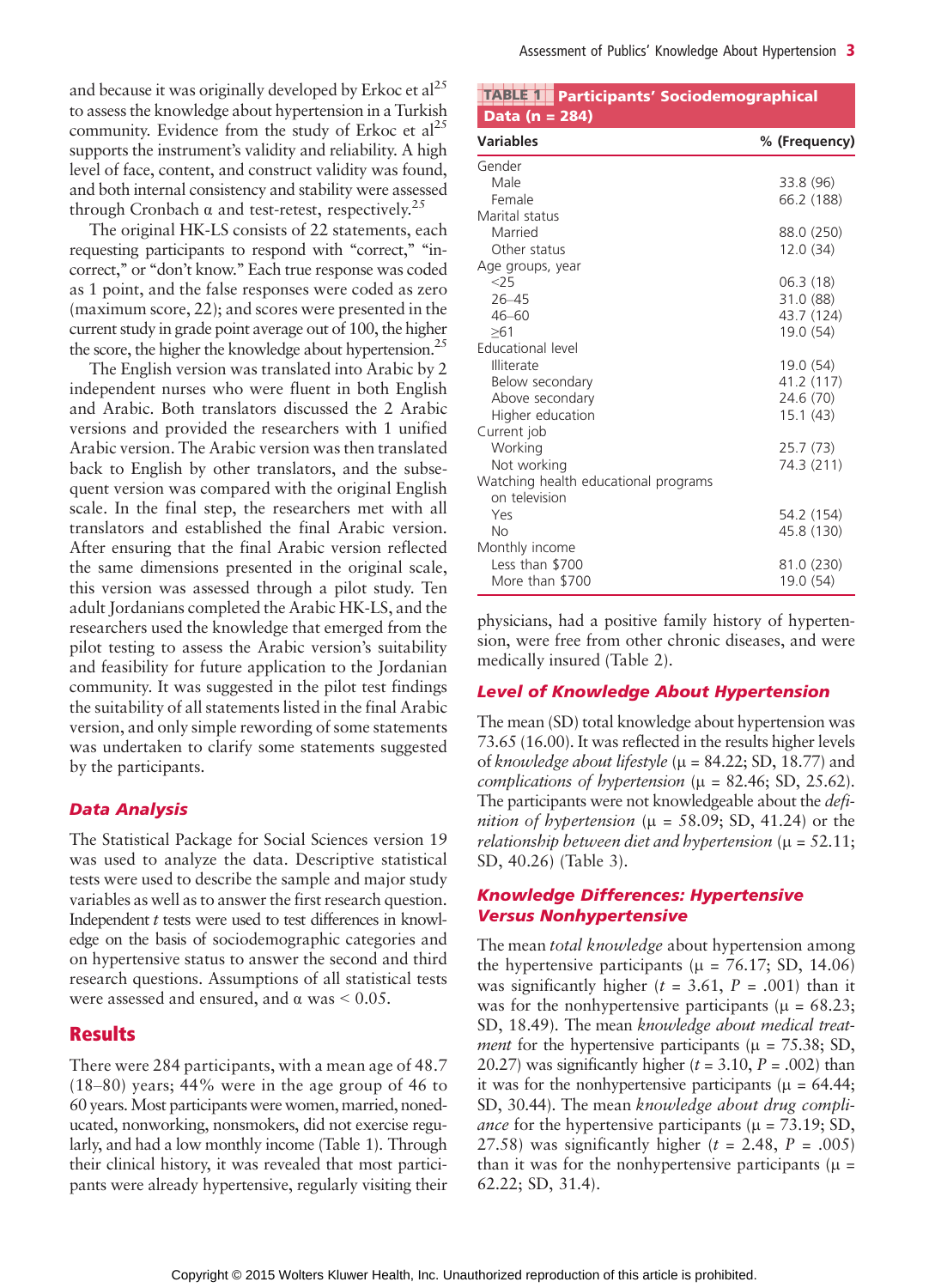| <b>TABLE 2</b><br><b>Participants' Clinical History (n = 284)</b> |               |
|-------------------------------------------------------------------|---------------|
| <b>Variables</b>                                                  | % (Frequency) |
| Smoking                                                           |               |
| Yes                                                               | 18.7 (53)     |
| No                                                                | 81.3 (231)    |
| Practicing regular exercise                                       |               |
| Yes                                                               | 28.5 (81)     |
| Nο                                                                | 71.5 (203)    |
| Experiencing hypertension                                         |               |
| Hypertensive                                                      | 68.3 (194)    |
| Nonhypertensive                                                   | 31.7 (90)     |
| Family history of hypertension                                    |               |
| Yes                                                               | 68.7 (195)    |
| No                                                                | 31.3(89)      |
| Diagnosed with other chronic diseases                             |               |
| Yes                                                               | 32.4 (92)     |
| <b>No</b>                                                         | 67.6 (192)    |
| Visiting physicians regularly                                     |               |
| Yes                                                               | 66.9 (190)    |
| No                                                                | 33.1 (94)     |
| Medical insurance                                                 |               |
| Insured                                                           | 86.6 (246)    |
| Not insured                                                       | 13.4 (38)     |

## Knowledge Differences: Sociodemographic Variables

The mean knowledge about the definition of hyper*tension* among the female participants ( $\mu$ = 61.98; SD, 40.45) was significantly higher  $(t = -2.22, P = .027)$ than it was for the male participants ( $\mu = 50.52$ ; SD, 41.35). The mean knowledge about complications of hypertension among the female participants ( $\mu = 85.63$ ; SD, 21.69) was also significantly higher  $(t = -2.64,$  $P = .009$ ) than it was for the male participants ( $\mu =$ 76.25; SD, 31.16).

The nonmarried participants had mean knowledge about medical treatment for hypertension ( $\mu = 81.6$ ; SD, 24.85) that was significantly higher  $(t = 2.48, P =$ .013) than it was for the married participants ( $\mu$  = 79.6; SD, 24.14). The nonmarried participants' knowledge about drug compliance ( $\mu$  = 79.41; SD, 23.41) was also significantly higher ( $t = 2.48$ ,  $P = .016$ ) than it was for the married participants ( $\mu = 68.40$ ; SD, 29.74).

The educated participants had a significantly higher mean (total knowledge about hypertension, knowledge about the definition of hypertension, knowledge

about drug compliance, and knowledge about diet and hypertension) than the noneducated participants did (Table 4). The participants who watched health education programs on television also had significantly higher means *(total knowledge about hypertension*, knowledge about the definition of hypertension, knowledge about medical treatment for hypertension, and knowledge about complications of hypertension) than those who did not watch such programs (Table 4).

The mean knowledge about complications of hyper*tension* among the participants with higher income ( $\mu$  = 80.55; SD, 19.22) was significantly higher  $(t = -4.05$ ,  $P = .001$ ) than it was for the participants with lower income ( $\mu$  = 76.17; SD, 30.61).

#### Knowledge Differences: Clinical Variables

It was indicated in the results that the participants with chronic diseases had significantly higher means (total knowledge about hypertension and knowledge about lifestyle) than the participants free from chronic diseases (Table 4). The participants who exercised regularly had significantly higher means (total knowledge about hypertension, knowledge about the definition of hypertension, and knowledge about complications of hypertension) than those who did not exercise regularly (Table 4).

The mean knowledge about complications of hyper*tension* for the nonsmokers ( $\mu$  = 84.4; SD, 22.52) was significantly higher ( $t = -2.06$ ,  $P = .034$ ) than it was for the smokers ( $\mu$  = 73.96; SD, 35.21). The mean knowl*edge about lifestyle* among the non-smokers ( $\mu = 85.54$ ; SD, 18.19) was also significantly higher ( $t = -2.48$ ,  $P =$ .013) than it was for the smokers ( $\mu$  = 78.49; SD, 20.32). The mean knowledge about the definition of hypertension of the medically insured participants ( $\mu = 60.97$ ; SD, 40.67) was significantly higher  $(t = 3.03, P = .003)$ than it was for the noninsured participants ( $\mu = 39.47$ ; SD, 40.53).

Moreover, the mean total knowledge about HTN, knowledge about the definition of hypertension, knowledge about lifestyle, and knowledge about complications of hypertension were significantly higher among the participants who regularly visited their physicians than it was for the participants who did not (Table 4).

| <b>TABLEB</b> Total Knowledge About Hypertension and Its Subdimensions |                                             |                                               |                                                 |
|------------------------------------------------------------------------|---------------------------------------------|-----------------------------------------------|-------------------------------------------------|
| <b>Variables</b>                                                       | <b>Hypertensive</b><br>mean (SD), $n = 194$ | <b>Nonhypertensive</b><br>mean (SD), $n = 90$ | <b>All Participants</b><br>mean (SD), $n = 284$ |
| Total knowledge                                                        | 76.17 (14.06)                               | 68.23 (18.49)                                 | 73.65 (16.00)                                   |
| Knowledge about definition of hypertension                             | 62.62 (40.49)                               | 48.33 (41.36)                                 | 58.09 (41.24)                                   |
| Knowledge about medical treatment                                      | 75.38 (20.27)                               | 64.44 (30.44)                                 | 71.91 (24.45)                                   |
| Knowledge about drug compliance                                        | 73.19 (27.58)                               | 62.22 (31.40)                                 | 69.71 (29.24)                                   |
| Knowledge about lifestyle                                              | 85.56 (17.45)                               | 81.33 (21.15)                                 | 84.22 (18.77)                                   |
| Knowledge about diet                                                   | 53.60 (39.58)                               | 48.88 (41.71)                                 | 52.11 (40.26)                                   |
| Knowledge about complications                                          | 84.22 (24.01)                               | 78.66 (28.56)                                 | 82.46 (25.62)                                   |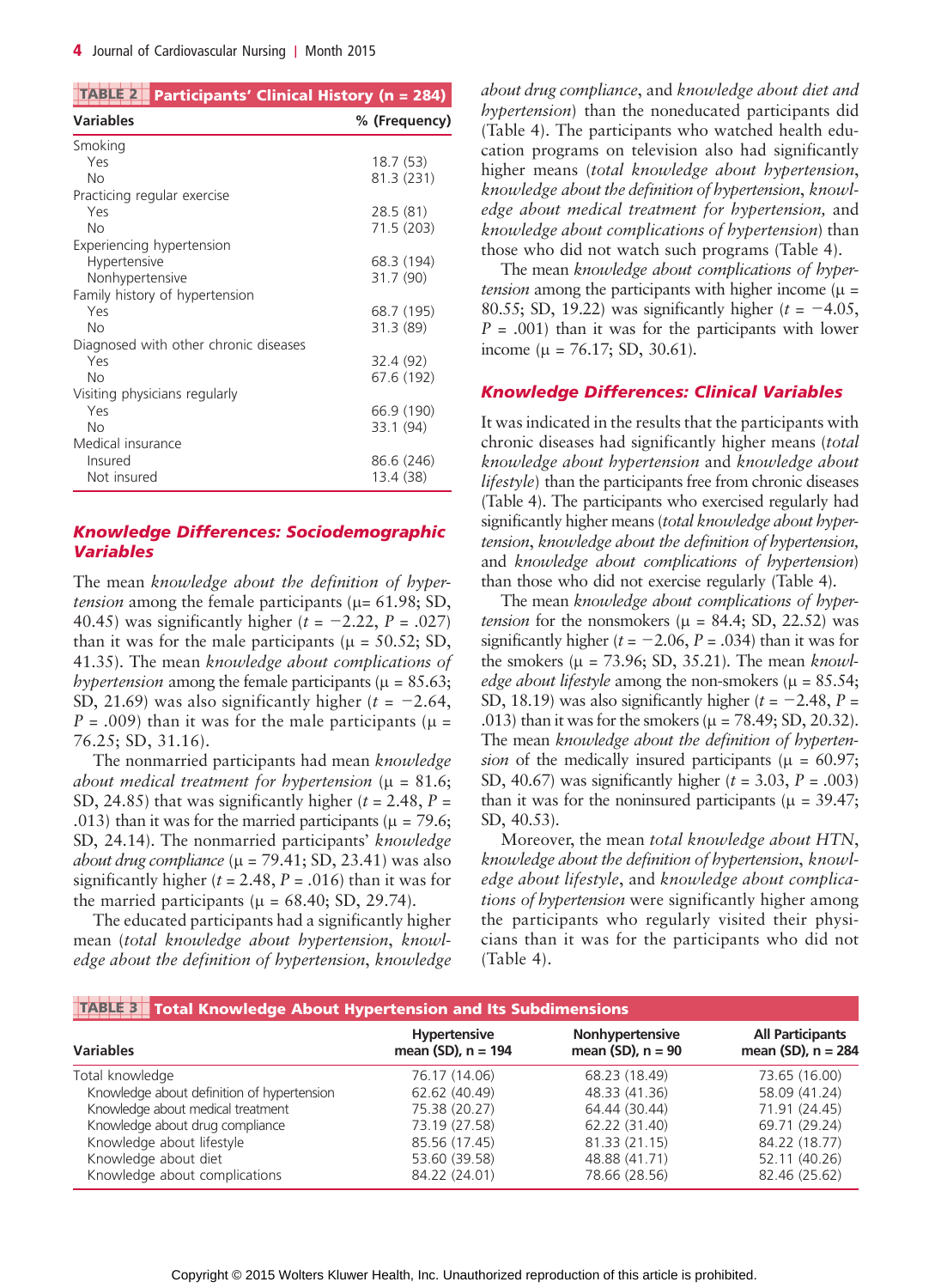|                                               |                            | <u> IABLEA</u> L Significant Differences in Hypertension Disease–Related Knowledge Based on Specific Sociodemographic and Clinical Data |                                             |                                                            |                               |                                  |                                  |                                 |
|-----------------------------------------------|----------------------------|-----------------------------------------------------------------------------------------------------------------------------------------|---------------------------------------------|------------------------------------------------------------|-------------------------------|----------------------------------|----------------------------------|---------------------------------|
|                                               |                            |                                                                                                                                         |                                             | Total Knowledge About Hypertension and Its 6 Subdimensions |                               |                                  |                                  |                                 |
| Variables                                     |                            | Definition of Hypertension<br>Knowledge About                                                                                           | <b>Medical Treatment</b><br>Knowledge About | Knowledge About<br>Drug Compliance                         | About Lifestyle<br>Knowledge  | Knowledge<br><b>About Diet</b>   | Knowledge About<br>Complications | Knowledge<br>Total              |
| Educated participant                          |                            |                                                                                                                                         |                                             |                                                            |                               |                                  |                                  |                                 |
| Yes vs No                                     | Mean<br>t test<br>$\rho$   | 64.1 vs 54.1<br>$-2.024$<br>044                                                                                                         | Š                                           | 75.4 vs 65.9<br>$-2.829$<br>.005                           | ŠN                            | $57.9$ vs 48.2<br>-2.002<br>.046 | Š                                | 76.3 vs 71.8<br>$-2.322$<br>021 |
| Watching health<br>programs on<br>television  |                            |                                                                                                                                         |                                             |                                                            |                               |                                  |                                  |                                 |
| Yes vs no                                     | Mean                       | 64.9 vs 50.0<br>3.086                                                                                                                   | 74.5 vs 68.8<br>1.956                       | Š                                                          | Š                             | Š                                | 85.3 vs 79.1<br>2.002            | 76.1 vs 70.7                    |
|                                               | t test<br>$\rho$           | 002                                                                                                                                     | 051                                         |                                                            |                               |                                  | .046                             | 2.756                           |
| Practice regular exercise                     |                            |                                                                                                                                         |                                             |                                                            |                               |                                  |                                  |                                 |
| Yes vs no                                     | Mean                       | 67.9 vs 54.2                                                                                                                            | Š                                           | Š                                                          | ŠZ                            | Š                                | 87.4 vs 80.4                     | 76.9 vs 72.3                    |
|                                               | t test<br>$\rho$           | 2.555<br>$\overline{011}$                                                                                                               |                                             |                                                            |                               |                                  | 2.335<br>021                     | 2.448                           |
| Diagnosed with other<br>chronic diseases      |                            |                                                                                                                                         |                                             |                                                            |                               |                                  |                                  |                                 |
| Yes vs no                                     | Mean<br>t test<br>$\rho$   | Š                                                                                                                                       | Š                                           | Š                                                          | 88.1 vs 82.3<br>2.392<br>.017 | Š                                | Š                                | 76.7 vs 72.2<br>2.257<br>.025   |
| Regularly visit physician                     |                            |                                                                                                                                         |                                             |                                                            |                               |                                  |                                  |                                 |
| Yes vs. No                                    | Mean<br>t test<br>$\Delta$ | 62.3 vs 49.4<br>2.503<br>013                                                                                                            | Š                                           | Š                                                          | 86.3 vs 80.0<br>2.697<br>007  | Š                                | 85.4 vs 76.3<br>2.600<br>010     | 75.5 vs 69.8<br>2.646<br>009    |
| Abbreviation: NS, no significant differences. |                            |                                                                                                                                         |                                             |                                                            |                               |                                  |                                  |                                 |

Copyright © 2015 Wolters Kluwer Health, Inc. Unauthorized reproduction of this article is prohibited.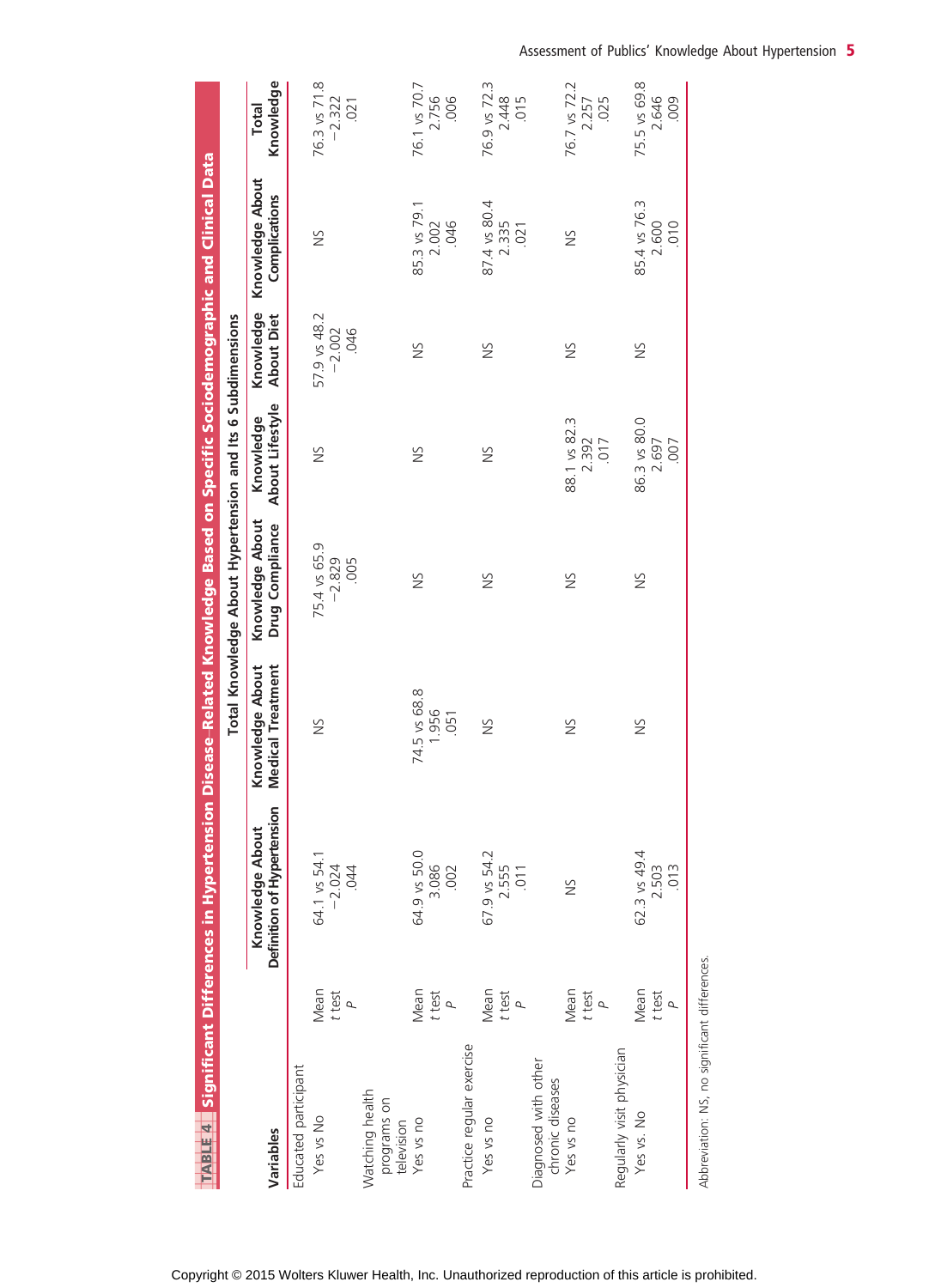In conclusion, the total level of knowledge about hypertension was significantly higher if participants were hypertensive, well educated, diagnosed with other chronic diseases, watched health education programs on television, practiced regular exercise, and regularly visited their physicians (Table 5).

# **Discussion**

In this study, we aimed to identify the level of knowledge about hypertension among Jordanians. Good public knowledge about hypertension supports health professionals' efforts to prevent and treat this disease. Results of the current study are consistent with the following studies in which good levels of knowledge about hypertension were reported.<sup>12,17,22,26</sup> On the other hand, this study is in contradiction to several other studies,  $11,12,14,18-20$ in which limited knowledge about hypertension was found. The sample characteristics in those studies, in which the majority of participants were recruited from rural areas, were older, had lower levels of education, and were not visiting their physicians regularly, might contribute to those lower levels of knowledge about hypertension than what was seen in our study.

It was revealed in our findings that hypertensive participants had higher levels of knowledge about the connection between lifestyle and the disease complications as well as *compliance to medications*. These findings are consistent with previous findings in which nonhypertensive participants had a better understanding about blood pressure than hypertensive participants.<sup>16</sup> It was reported in another study that knowledge about hypertension was not affected by the history of having this disease.<sup>15</sup> Conversely, findings were reported in several previous studies that were similar to those in our study and it was indicated in those findings that having hypertension was associated with higher levels of knowledge about the disease.<sup>14,20,27</sup> The reason for this could be that patients who have any disease might be motivated to learn more about their own disease and its treatment plan to have greater control over the disease and prevent its complications.

Regarding the specific dimensions of knowledge about hypertension, the highest level of knowledge was regarding *lifestyle*, followed by *complications*, and then medical treatment. The Jordanian Ministry of Health, in conjunction with UNRWA and other healthcare sectors, knows the danger of CVDs, which are the primary cause of death in Jordan; therefore, their continuous efforts to educate people about CVD might have enhanced participants' knowledge in this area. We should also consider that the majority of our participants (68%) are hypertensive patients and regularly visit their physicians in healthcare centers where they receive direct instruction from healthcare providers and obtain printed health education materials. Moreover, the majority of



Abbreviation: ¾, significant differences. Abbreviation: \, significant differences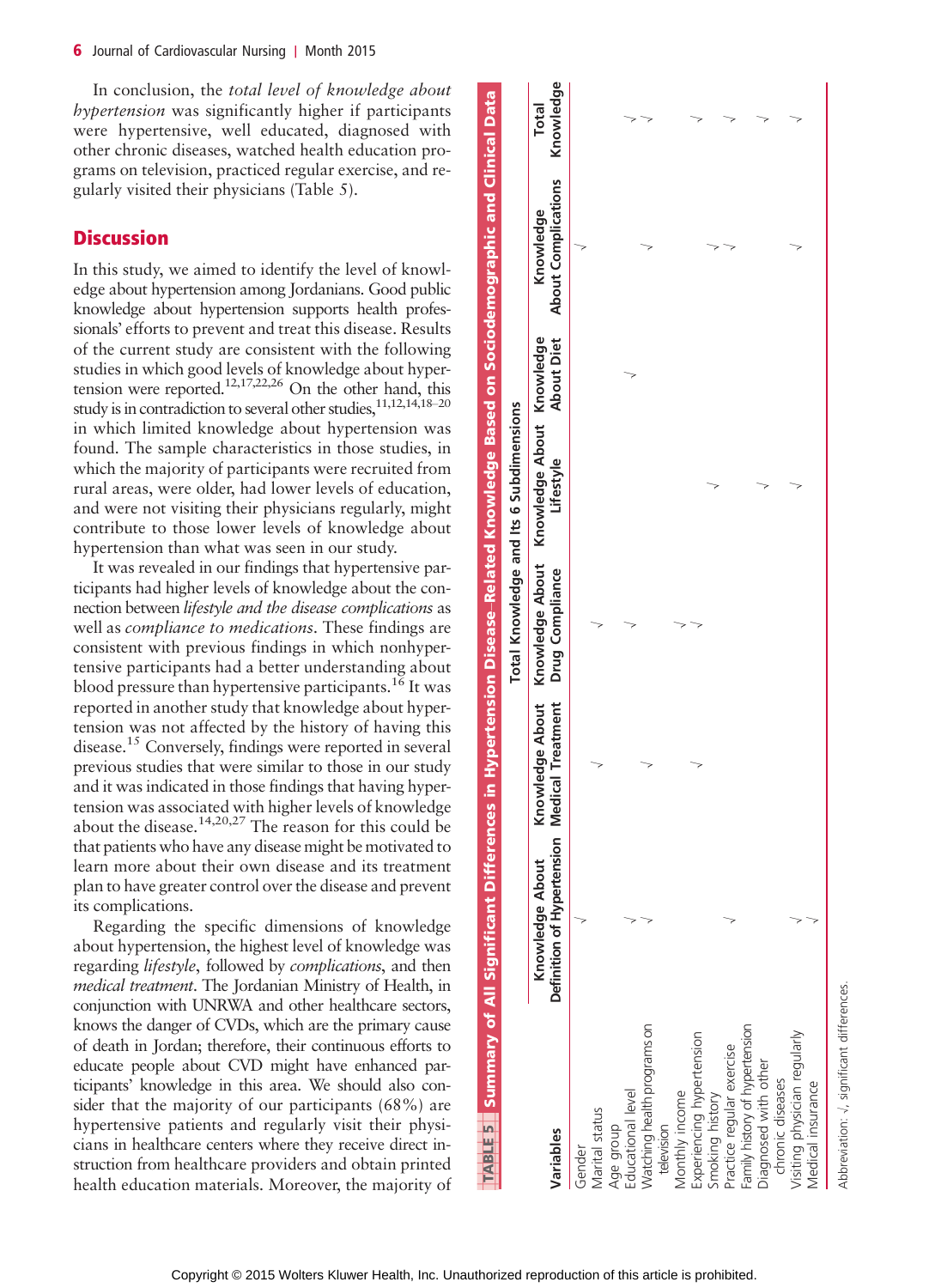#### What's New and Important

- $\blacksquare$  Knowledge of hypertension among Jordanian adults was higher than expected, particularly when they had hypertension.
- Women were more knowledgeable about hypertension than men.

our participants watched health education programs on television. Any of these techniques might be responsible for the increased level of knowledge about hypertension among the participants.

Regarding educational level, it was documented in this study that a higher level of education was associated with higher levels of knowledge about the definition of hypertension and diet as well as medication compliance. Although this finding is consistent with previous studies,  $18-20$  it contradicts the findings of others.13,14,22 Nonetheless, a commonality is that higher levels of knowledge about the disease among people with higher levels of education are expected, and this might be related to the ability of educated people to read and understand health educational materials. Furthermore, they might be able to find and use additional resources to learn about hypertension.

Although it was revealed in some studies that the level of knowledge about hypertension is not affected by gender, $^{14}$  in our study, women showed higher levels of knowledge regarding the definition and complication of hypertension. This is inconsistent with other studies in which lower levels of knowledge were reported among women.22,23 In Jordan, women are mainly responsible for following up family health issues, and authors of previous Jordanian studies have documented that women have a higher sense of responsibility than men regarding health.19,27,28

Although it was reported in a previous study<sup>23</sup> that nonmarried individuals had lower levels of knowledge about hypertension, nonmarried participants in this study showed higher levels of knowledge regarding medical treatment and drug compliance. This finding might be related to the mean age of the nonmarried participants being lower than the mean age of the married participants. Thus, the higher levels of knowledge about hypertension among nonmarried participants might be moderated by their age and, consequently, the level of education among those participants.

Diagnosis with other chronic diseases was associated with higher levels of knowledge about hypertension as reported in previous studies.<sup>23,29</sup> In this study, higher levels of total knowledge about hypertension and higher levels of knowledge about lifestyle were noticed in the participants diagnosed with other chronic diseases. Patients with other chronic diseases would be exposed to more health information while visiting their healthcare providers. They also might be motivated to learn more about other health issues to avoid having additional diseases.

#### Limitations

Convenience sampling and recruiting participants from UNRWA healthcare center and the area around it were considered as threats to the generalizability of the findings. Other limitations were that the majority of the participants have hypertension, had a positive family history of hypertension, and regularly visited healthcare providers.

#### Conclusions

Although the total level of knowledge about hypertension was good among the participants, greater effort is needed to improve the level of knowledge about diet, definition of hypertension, and drug compliance. Sociodemographic and clinical variables have significant relationships with levels of knowledge about hypertension. This necessitates the importance of considering patients' characteristics when designing and providing health educational programs.

#### **REFERENCES**

- 1. Chobanian AV, Bakris GL, Black HR, et al. The Seventh Report of the Joint National Committee on Prevention, Detection, Evaluation, and Treatment of High Blood Pressure: the JNC 7 report. *JAMA*. 2003;289(19):2560-2571.
- 2. Lewington S, Clarke R, Qizilbash N, Peto R, Collins R. Prospective studies collaboration. Age-specific relevance of usual blood pressure to vascular mortality: a meta-analysis of individual data for one million adults in 61 prospective studies. Lancet. 2002;360(9349):1903-1913.
- 3. Roger VL, Go AS, Lloyd-Jones DM, et al. Heart disease and stroke statistics-2012 update a report from the American heart association. Circulation. 2012;125(1):e2-e220.
- 4. World Health Organization. World Health Statistics 2010. World Health Organization; 2010. [http://www.who.int/gho/](http://www.who.int/gho/publications/world_health_statistics/en/) [publications/world\\_health\\_statistics/en/](http://www.who.int/gho/publications/world_health_statistics/en/). Accessed January 9, 2015.
- 5. Jordanian Ministry of Health, Directorate of Information and Research. Information and research for better health: mortality data in Jordan 2010. [http://www.moh.gov.jo.](http://www.moh.gov.jo) Accessed May 5, 2014.
- 6. Jordanian Department of Statistics. The prevalence of chronic diseases in Jordan: 2010. [http://www.dos.gov.jo/](http://www.dos.gov.jo/dos_home_a/main/index.htm) [dos\\_home\\_a/main/index.htm.](http://www.dos.gov.jo/dos_home_a/main/index.htm) Accessed May 5, 2014.
- 7. Bastable SB. Nurse as Educator: Principles of Teaching and Learning for Nursing Practice. 4th ed. Burlington, MA: Jones & Bartlett Learning; 2013.
- 8. Karaeren H, Yokuşoğlu M, Uzun Ş, et al. The effect of the content of the knowledge on adherence to medication in hypertensive patients. Anadolu Kardiyol Derg. 2009;9(3): 183-188.
- 9. Amado Guirado E, Pujol Ribera E, Pacheco Huergo V, Borras JM. Knowledge and adherence to antihypertensive therapy in primary care: results of a randomized trial. Gac Sanit. 2011;25(1):62-67.
- 10. McAlister FA, Wilkins K, Joffres M, et al. Changes in the rates of awareness, treatment and control of hypertension in Canada over the past two decades. CMAJ. 2011;183(9): 1007-1013.